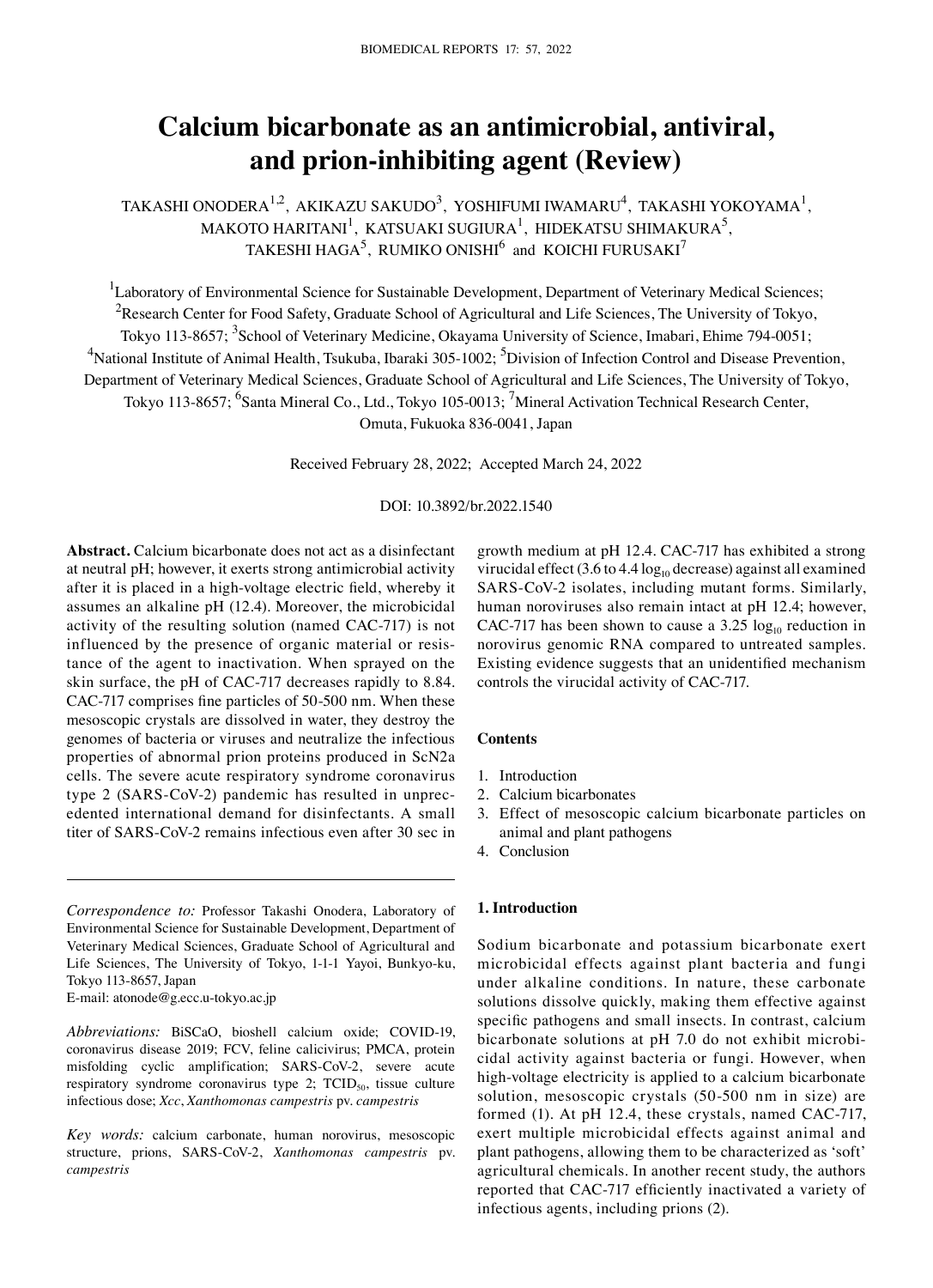In the context of the ongoing coronavirus disease 19 (COVID‑19) pandemic, the World Health Organization recommends 'to ensure that environmental cleaning and disinfection procedures are followed consistently and correctly. Thoroughly cleaning environmental surfaces with water and detergent and applying commonly used hospital-level disinfectants, such as sodium hypochlorite, are effective and sufficient procedures' (3). Although some antiseptics/disinfectants, including ethanol and sodium hypochlorite, exhibit significant activity against the recently emerged severe acute respiratory syndrome coronavirus type 2 (SARS‑CoV‑2), they are harmful to human cells and must be used at elevated concentrations (4‑7). Furthermore, the presence of organic material significantly reduces the activity of chlorine‑derived compounds (6). In the present review, the effect of CAC‑717 as an environmentally friendly disinfectant against emerging and recurrent infectious pathogens was described.

## **2. Calcium bicarbonates**

*Effects of calcium bicarbonates.* Calcium is a major macronutrient for trees and is used in agricultural fertilizers. It is important for preserving membrane and cell wall integrity, as well as intracellular transport (8). At pH 7, calcium bicarbonate lacks a mesoscopic structure and does not exert a cytotoxic effect against microorganisms.

Calcium bicarbonate, whose chemical formula is  $Ca(HCO<sub>3</sub>)$ , does not refer to an actual solid compound, as it exists only in dilute aqueous solutions containing calcium  $(Ca^{2+})$ , bicarbonate  $(HCO<sub>3</sub>)$ , and carbonate  $(CO<sub>3</sub>)<sup>2</sup>$  ions together with dissolved carbon dioxide  $(CO<sub>2</sub>)$ . The relative concentration of these carbon‑containing species depends on the pH, with bicarbonate being predominant at pH 6.36‑10.25 in water. These materials are often used in chewing gums with protective action on the oral cavity (9). In clinical practice, calcium bicarbonate water is used to treat patients with gastroesophageal reflux disease (10).

Compared to untreated specimens, CAC‑717 treatment has been shown to reduce human norovirus genomic RNA by 3.25  $log_{10}$  (11). The virucidal effect of CAC-717 was compared to that of a phosphate buffer control at pH 12.4 and calcium bicarbonate without the mesoscopic structure (pH 7.0) (11). A human norovirus (GII.4 Sydney 2012) (12) was used as a target and was purified prior to disinfectant treatment. Phosphate buffer at pH 12.4 and calcium bicarbonate at pH 7.0 failed to inactivate human norovirus (11). Although CAC‑717 is an alkaline solution, its pH decreases rapidly (within 1 min) to 8.84 upon contact with human skin (1). Indeed, CAC-717 is classified as non-irritant (Class 0) and skin sensitization tests conducted in rabbits according to the Ministry of Health, Labour and Welfare of Japan Guidelines, Biological Evaluation of Medical Devices‑Part 10: Test for irritation and skin sensitization (ISO 10993‑10, July 2, 2006) have not revealed any harmful properties (1). Furthermore, rabbit eye toxicity tests using the OECD Guidelines for Testing Chemicals no. 405: Acute Eye Irritation/Corrosion, performed under the same animal welfare requirements (ISO 10993‑2, July 2, 2006) confirmed CAC‑717 biosafety (1). Concentrated CAC‑717 exhibited



Figure 1. Scanning electron microscopy images of mesoscopic CAC‑717 particles generated after high-voltage treatment of a calcium bicarbonate aqueous solution. The images were obtained using a Hitachi S-4800 electron microscope at 15 kV with a (A) magnification of x20,000 and scale bar, 2000 nm and (B) magnification of x100,000 and scale bar 500 nm.



Figure 2. CAC‑717 stones. A scale ruler is shown below (each small division is 1 mm).

cytotoxicity in cultivated cell lines (11); but even this effect was lost after a 1:2 dilution in phosphate buffer.

*Preparation of calcium bicarbonate with a mesoscopic structure.* To obtain CAC‑717, an electric field is applied to mineral water containing calcium bicarbonate (1,2,13,14). According to the Japanese patent No. 5778328, CAC‑717 (Food and Drug Administration/USA Regulation no. 880.6890 Class 1 disinfectant) is produced by applying a voltage of  $2x10<sup>4</sup>$  V for 48 h using Teflon-coated electrostatic-field electrodes (2). The resulting material has a pH of approximately 12.4 and contains 6.9 mM calcium bicarbonate particles (81,120 mg/l) with a mesoscopic structure (50‑500 nm) that can be observed under an electron microscope (Fig. 1). CAC‑717 is adsorbed onto a ceramic surface and air‑dried for storage in the form of CAC‑717 stones (Fig. 2). Prior to use, the CAC‑717 stones are placed in fresh distilled water, calcium bicarbonate is dissolved, and CAC-717 is reconstituted. Reconstituted CAC‑717 has the same microbicidal properties as original CAC‑717.

The CAC-717 suspension, which is a colorless disinfectant, can be sprayed and dried on metal or plastic surfaces, resulting in a white powder coating (1). Scanning electron microscopy samples were obtained from a CAC-717 suspension after drying on a glass slide and used for quality control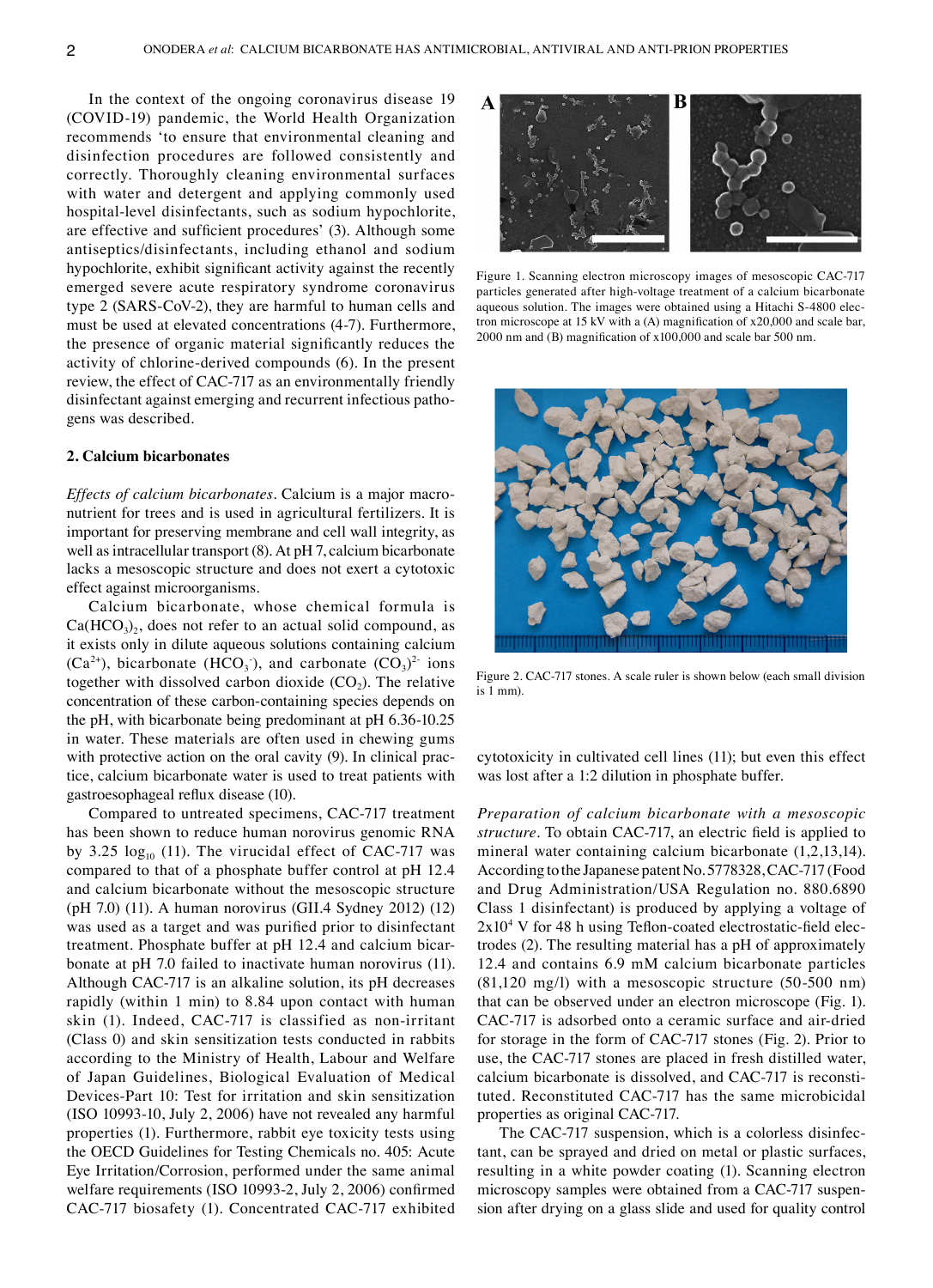| Pathogen                              | Duration of<br>treatment (min) | Pathogen titer                                                                            |                                                   |         |
|---------------------------------------|--------------------------------|-------------------------------------------------------------------------------------------|---------------------------------------------------|---------|
|                                       |                                | Untreated                                                                                 | CAC-717                                           | (Refs.) |
| Xanthomonas campestris pv. campestris | 0.5                            | $8.22 \log_{10} CFU/ml$                                                                   | 5.63 $log_{10}$ CFU/ml                            | (15)    |
| Escherichia coli                      | 2                              | $1.52x109\pm0.35x109 CFU/ml$                                                              | 7.50x10 <sup>6</sup> ±2.50x10 <sup>6</sup> CFU/ml | (14)    |
| Salmonella enterica                   | 2                              | $2.14x10^{7} \pm 0.12x10^{7}$ CFU/ml                                                      | Undetectable                                      | (14)    |
| Murine norovirus                      |                                | 5.98 $log_{10}$ TCID <sub>50</sub> /ml                                                    | Undetectable                                      | (12)    |
| <i>Feline calicivirus</i>             | 2                              | $7.26 \times 10^5 \pm 2.70 \times 10^5$ TCID <sub>50</sub> /ml <10 TCID <sub>50</sub> /ml |                                                   | (14)    |
| Influenza virus                       | 15                             | 6.58 $log_{10} TCID_{50}/ml$                                                              | $1.50 \log_{10} TCID_{50}/ml$                     | (1)     |
| Scrapie prion                         | 60                             | 9.95 $log_{10}$ PMCA <sub>50</sub> /ml                                                    | 5.20 $log_{10}$ PMCA <sub>50</sub> /ml            | (2)     |

Detailed materials and methods are reported in each reference. CFU, colony-forming unit; PMCA, protein misfolding cyclic amplification;  $TCID_{50}$ , tissue culture infectious dose.



Figure 3. CAC‑717 treatment of cabbage seeds contaminated with *Xcc*. Seeds were treated with distilled water or CAC‑717 at 25˚C for 30 min. (A) Viable cell counts (expressed as colony-forming units) of *Xcc* recovered from seeds and incubated at 25°C on yeast extract dextrose CaCO<sub>3</sub> medium for 3 days. (B) Incidence of disease in CAC‑717‑treated or untreated seeds. Data are derived from triplicate samples and are representative of the mean ± standard error of the mean from two experiments. \*P<0.05 (Mann-Whitney U test). Cited from Sakudo *et al* (14) under the terms of the Created Commons Attribution 4.0 International license. *Xcc*, *Xanthomonas campestris* pv. *campestris.*

assessment, together with pH and calcium bicarbonate content measurements (1).

# **3. Effect of mesoscopic calcium bicarbonate particles on animal and plant pathogens**

*Bacteria.* CAC-717 has been shown to be effective in inactivating plant pathogens (14). Black rot is a disease affecting cabbage and other cruciferous plant leaves, and is caused by *Xanthomonas campestris* pv. *campestris* (*Xcc*), a gram‑nega‑ tive seed‑borne bacterium (15). The number of viable *Xcc* cells after treatment with CAC‑717 was determined. An *Xcc* suspension (8.22  $log_{10}$  colony-forming units/ml) was incubated with an equal volume of CAC-717 at 25°C for different periods of time (Table I). CAC‑717 treatment caused a decrease in the number of *Xcc* cells after 0.5 min (Fig. 3A). In control experiments, no significant reduction in the number of *Xcc* cells was observed after treatment with distilled water at 25˚C; whereas hot water (50˚C) treatment significantly decreased the number of *Xcc* cells (14). In test samples, CAC-717 caused a low incidence of black rot, with only 26.77±3.33% of seeds exhibiting signs of disease after incubation at 25˚C for 5 days, compared with  $56.67\pm8.82\%$  in the distilled water group (Fig. 3B). No significant difference in the germination rate and plant stem length was detected between distilled water (25˚C) and CAC‑717 treatment after cultivation for 5 days.

CAC‑717 displays a bactericidal effect against *Escherichia coli* (*E. coli*) and *Salmonella enterica*  (*S. enterica*) (13) (Table I). Following treatment with CAC‑717 for 2 min, viable *E. coli* cells decreased by approximately 3.00–2.00  $log_{10}$  and *S. enterica* by more than 7.00  $log_{10}$ , indicating that some bacteria are more sensitive than others to CAC‑717. When using sodium hypochlorite (4 ppm) as a fungicide for chicken eggs mixed with *S. enterica*, the average multiple endpoint *D* value was 0.195 min (16). In contrast, CAC‑717 displayed an average multiple‑endpoint *D* value of 0.080 min, indicating a more powerful bactericidal effect than sodium hypochlorite.

*Prions.* Extreme autoclaving conditions (134°C, 18 min) are required to inactivate prions, although some prions retain trans‑ missibility even after dry-heating at  $400^{\circ}$ C (16). Alternatively, prions are inactivated upon treatment with sodium dodecyl sulfate, sodium hydroxide, and sodium hypochlorite (17),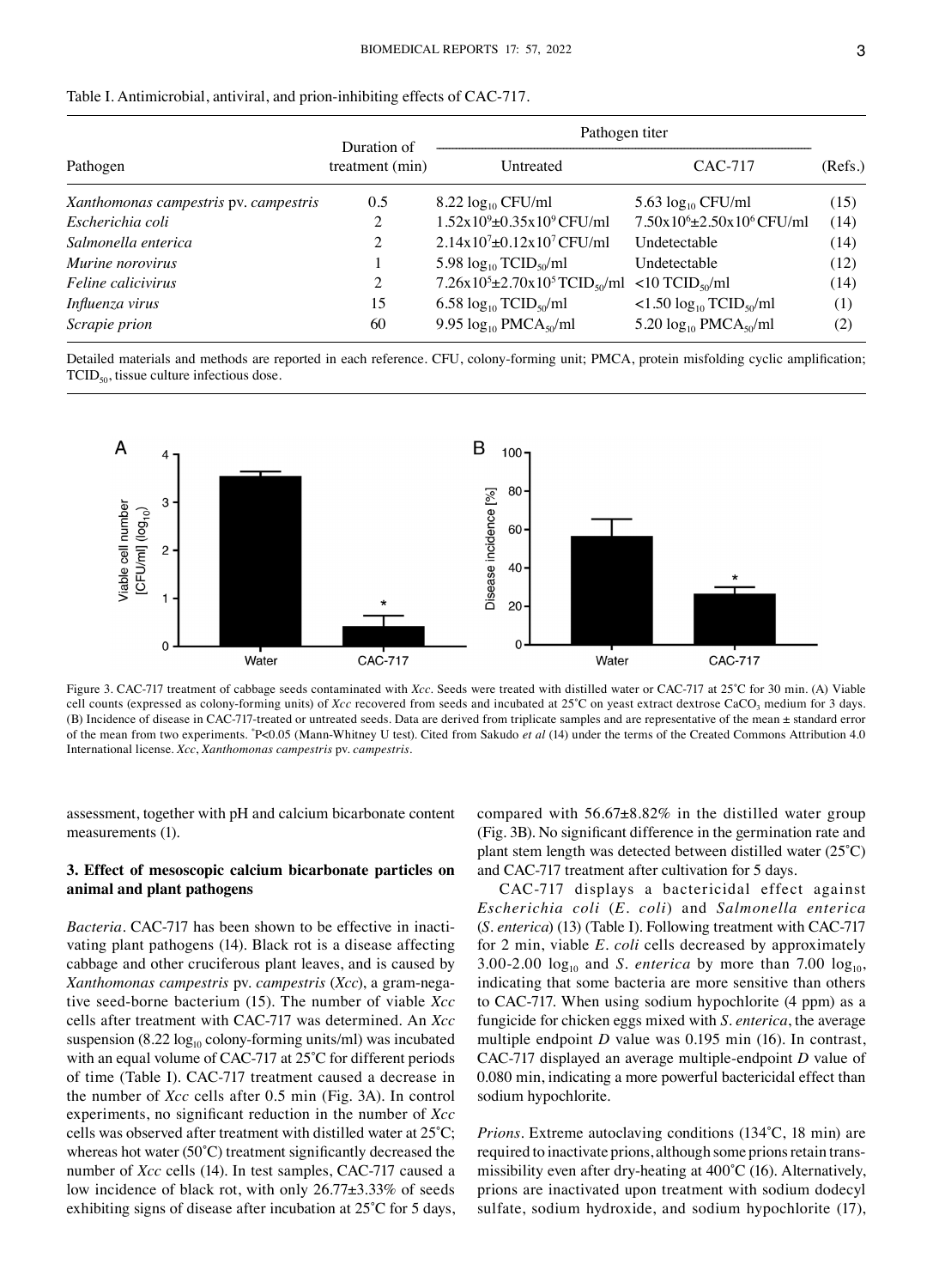| Strain                     |              | Viral titer (TCID <sub>50</sub> /ml) |            |  |
|----------------------------|--------------|--------------------------------------|------------|--|
|                            | Variant type | Distilled water                      | CAC-717    |  |
| $SARS-CoV-2/WK-521$        | Original     | 4.9                                  | ≤0.6       |  |
| SARS-CoV-2/KH-1/2021       | Original     | 5.0                                  | ≤0.6       |  |
| hCoV-19/Japan/QK002/2020   | $\alpha$     | 4.2                                  | $≤0.6$     |  |
| hCoV-19/Japan/TY8-612/2021 | ß            | 4.8                                  | $≤0.6$     |  |
| hCoV-19/Japan/TY7-501/2021 | ۰,           | 4.4                                  | $\leq 0.7$ |  |
| SARS-CoV-2/KH-25/2021      | δ            | 4.9                                  | ≤0.6       |  |

### Table II. Virucidal efficacy of CAC-717 against SARS-CoV-2.

Aliquots of virus were mixed with 49 volumes of CAC-717, incubated for 5 min, and SARS-CoV-2 titers were measured (22). TCID<sub>50</sub>, tissue culture infectious dose.



Figure 4. PrP<sup>Sc</sup> inactivation evaluated by PMCA. Brain homogenate of CD-1 mice was used as PrP<sup>Sc</sup> source to infect N2a cells, and PMCA buffer was used to dilute samples (dilution series are indicated above the blots). PMCA products from R9 of amplification were analyzed by western blotting after proteinase K digestion (2). (A) Control samples treated with PBS. (B) CAC-717-treated samples. Except for the NS, amplification was performed in quadruplicate. Molecular mass markers are indicated on the right-hand side. Cited from Sakudo *et al* (2) under the Created Commons Attribution 4.0 International license. PrP<sup>Sc</sup>, scrapie prion; PMCA, protein misfolding cyclic amplification; R9, round 9; NS, non-seeded control.

but these chemicals are generally impractical due to their corrosive properties.

In another recent study, the authors reported that CAC‑717 inactivated prions (2) (Table I). Western blotting was used for scrapie prion  $(PrP^{Sc})$  analysis (18). To examine the seeding activity of PrPSc, protein misfolding cyclic amplification (PMCA) was used, which mimics the *in vivo* reaction and amplifies PrP<sup>Sc</sup> in vitro (19). Western blotting and PMCA were applied to follow proteinase K-resistant PrP<sup>Sc</sup>, while a transgenic mouse bioassay was used to test the transmis‑ sibility of prions. Western blot analysis showed that the levels of proteinase K-resistant PrP<sup>Sc</sup> in lysates obtained from prion-infected N2a cells were markedly reduced after CAC‑717 treatment. Next, PMCA was used to assess the conversion activity of any remaining PrP<sup>Sc</sup> after CAC-717 treatment. The seeding activity of PrP<sup>Sc</sup> was also clearly reduced in CAC‑717‑treated samples (2) (Table I). In addition, mice injected with CAC‑717‑treated samples survived longer than those injected with PBS‑treated controls. These findings suggest that CAC-717 reduced both PrP<sup>Sc</sup> conversion activity and prion transmissibility (Fig. 4).

Further studies are required to determine the mechanism by which CAC‑717 inactivates prions. Given that CAC‑717 does not cause irritation and is not corrosive, it offers an alternative to other prion disinfectants such as hypochlorous acid (20); however, detailed comparison with the latter is still needed.

*Animal viruses.* Recently, CAC‑717 was tested against SARS-CoV-2 (21). CAC-717 exhibited a strong virucidal effect against all the examined mutant forms of SARS‑CoV‑2 isolated in Japan. Viral infectivity decreased by 3.8 to 4.2  $log_{10}$  within

15 sec (Table II), implying a virucidal activity similar to that of 80% ethanol. This strong microbicidal effect of CAC‑717 has been linked to its elevated alkalinity, which may be due to the relative decrease in  $H^+$  and concomitant increase in  $OH$ . However, given that SARS-CoV-2 retains its infectivity for up to 30 sec at pH 12.4 (pH‑adjusted Dulbecco's modified Eagle's medium) (21), it is more likely that an unidentified mechanism controls the virucidal activity of CAC‑717. SARS‑CoV‑2 is known for the emergence of numerous strains. In addition to the conventional original virus (WK‑521), the virucidal activity of CAC-717 was confirmed against  $\alpha$ ,  $\beta$ ,  $\gamma$ , and  $\delta$  vari– ants, with the  $log_{10}$  reduction in infectivity ranging from 3.6 to 4.4 (Table II). The effectiveness of CAC-717 in the presence of organic matter was analyzed to confirm its beneficial properties in the general environment (21). The tissue culture infectious dose of the virus mixed with 5% bovine serum albumin was  $10^{4.8}$  and the virucidal effect of CAC-717 corresponded to  $>4.3 \log_{10} (21)$ . A lower virucidal effect of sodium hypochlorite has been observed in the presence of organic material; whereas the value obtained for CAC‑717 indicates only a minor reduction. Numerous disinfectants have been used for COVID-19 control; hence, their impact on human health and the environment should be taken into account. As CAC‑717 is harmless and does not cause skin or eye toxicity in rabbits (1), its future use as an anti-COVID-19 disinfectant is less problematic. Moreover, because the calcium bicarbonate component of CAC‑717 is derived from plant material, it is non‑flammable and can be used in a variety of applications for which ethanol is not suitable (21).

In addition to SARS-CoV-2, a recent study showed that CAC‑717 possessed virucidal activity against 22 different types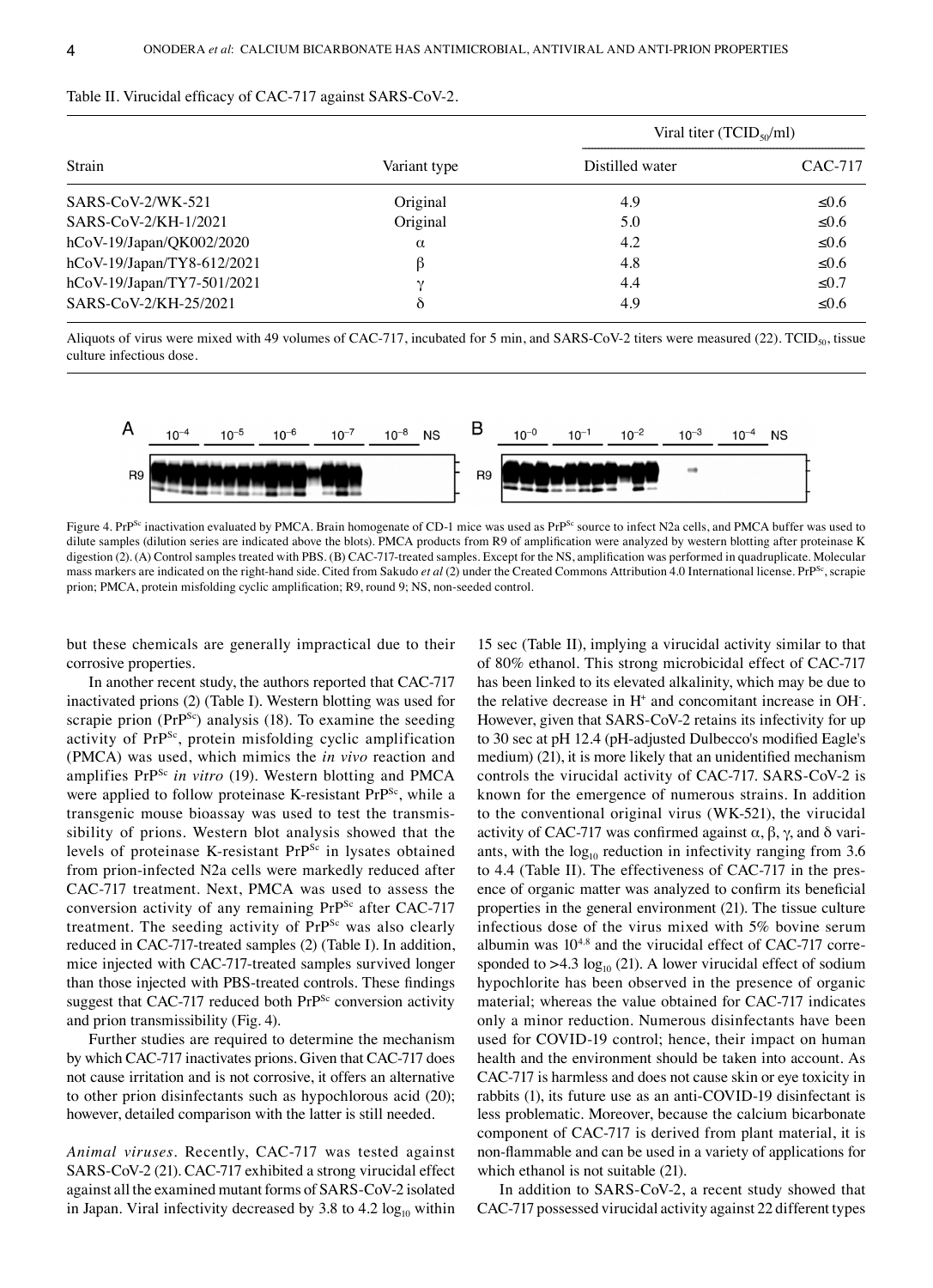of DNA or RNA viruses. Destruction of viral nucleic acids in RNA viruses has been observed (22), but the exact effect of CAC‑717 against viral DNA remains to be determined (22). In nature, human norovirus is typically associated with the fecal matrix. To investigate the microbiological properties of CAC‑717, four fecal specimens were evaluated. Compared to the untreated specimen, CAC-717 resulted in  $log_{10}$  reductions of 1.36, 2.78, 1.64, and 3.52 in the GI.2, GII.4 Sydney 2012, GII.5, and GII.7 specimens, respectively (Table I). Thus, CAC‑717 could successfully inactivate human norovirus under clinical conditions. A similar effect was reported with heat treatment, but not with 1,000‑ppm sodium hypochlorite in a stool suspension (except for human norovirus GII.17) (11) or  $70\%$  (v/v) ethanol.

CAC‑717 has been proven effective against influenza virus (1) and feline calicivirus (FCV) (19) (Table I). To investigate the mechanistic effect of CAC‑717 against viruses, real-time PCR revealed a progressive decline in the integrity of the FCV genome with increasing CAC‑717 treatment time, as opposed to only intact RNA from untreated FCV samples (13).

Hypochlorous acid solution is also effective against several viruses  $(23,24)$ ; however, it is less stable in the presence of ultraviolet irradiation or in contact with air or organic compounds. Consequently, hypochlorous acid must be stored under cool and dark conditions to maintain its microbicidal activity (23).

Recently, concentrated bioshell calcium oxide (BiSCaO) water has been reported as an effective skin disinfectant (7,25). Although BiSCaO is strongly alkaline (pH 12.8), the pH of BiSCaO water decreased to 8.5 within 5 min after spraying on the back skin of hairless rats. The generation of  $CaCO<sub>3</sub>$ following the interaction between  $Ca^{2+}$  ions in BiSCaO water and  $CO<sub>2</sub>$  in air was suspected to be the cause of this rapid drop in pH (25). This finding echoes the rapid decrease in pH of CAC‑717 when in contact with rabbit skin (1).

#### **4. Conclusion**

The SARS-CoV-2 pandemic has caused both a massive health– care crisis and enormous economic damage worldwide. With increasing hygiene and safety challenges, disinfection with electrolyzed water is of potential significance in the clinical field as a means to cut off the route of viral transmission (21,26). CAC‑717 has strong antimicrobial efficacy without associated irritation (21), highlighting potential applications in the food and medical sectors for disinfecting hard surfaces, in addition to its established anti‑parasitic role in agriculture.

After the discovery that pangolins could harbor SARS-CoV-2-related coronaviruses, Chinese authorities banned the trade and sale of these animals. Currently, it is too early to evaluate the overall impact of SARS-CoV-2 on wild animal management and conservation. A recent study by a Japanese group identified a bat sarbecovirus loosely related to SARS-CoV-2 (27). Future research efforts should focus on the likely origins of novel pathogens, along with the development of vaccines and drugs (28,29). SARS-CoV-2 RNA was detected in secondary‑treated wastewater samples when COVID‑19 cases peaked in the community (30). The present study suggests that, when dried CAC‑717 stones are placed in fresh water, calcium bicarbonate is dissolved and CAC‑717 is reconstituted. Existing evidence suggests that reconstituted CAC‑717 retains the same microbicidal activity as original CAC‑717. These CAC‑717 stones may be useful for eliminating SARS-CoV-2 from the environment, including sewage and running water. Daily cleaning and disinfection of surfaces in hospitals are essential to limit the spread of infection (31). The US Environmental Protection Agency recommends the use of disinfectants with hypochlorite acid as the active ingredient for disinfection of surfaces to combat SARS-CoV-2 (31); however the mild toxicity of this agent calls for the use of alternatives such as CAC-717.

This review highlights the latest developments and new perspectives related to CAC‑717, especially its application in clinical fields. In the future, CAC‑717 may be applied on the surface of numerous materials as a safe and environmentally friendly antiseptic/disinfectant. Further studies and validation in other model systems are required to better understand its mechanism of action and untapped potential.

## **Acknowledgements**

Not applicable.

# **Funding**

ORIX Corp. and Santa Mineral Co., Ltd. provided financial support for the study and the preparation of this article.

#### **Availability of data and materials**

Not applicable.

## **Authors' contributions**

TO, AS, MH, KF, and RO conceptualized the present study. TO wrote the original draft. TO, AS, YI, TY, MH, KS, TH, HS, and KF wrote, reviewed and edited the final manuscript. Data authentication is not applicable. All authors read and approved the final manuscript.

## **Ethics approval and consent to participate**

Not applicable.

#### **Patient consent for publication**

Not applicable.

### **Competing interests**

KF and RO are employed by the Mineral Activation Technical Research Center and Santa Mineral Co., Ltd., respectively. The remaining coauthors have no competing interests related to the contents of this article.

# **References**

1. Nakashima R, Kawamoto M, Miyazaki S, Onishi R, Furusaki K, Osaki M, Kirisawa R, Sakudo A and Onodera T: Evaluation of calcium hydrogen carbonate mesoscopic crystals as a disinfec‑ tant for influenza A viruses. J Vet Med Sci 79: 939‑942, 2017.